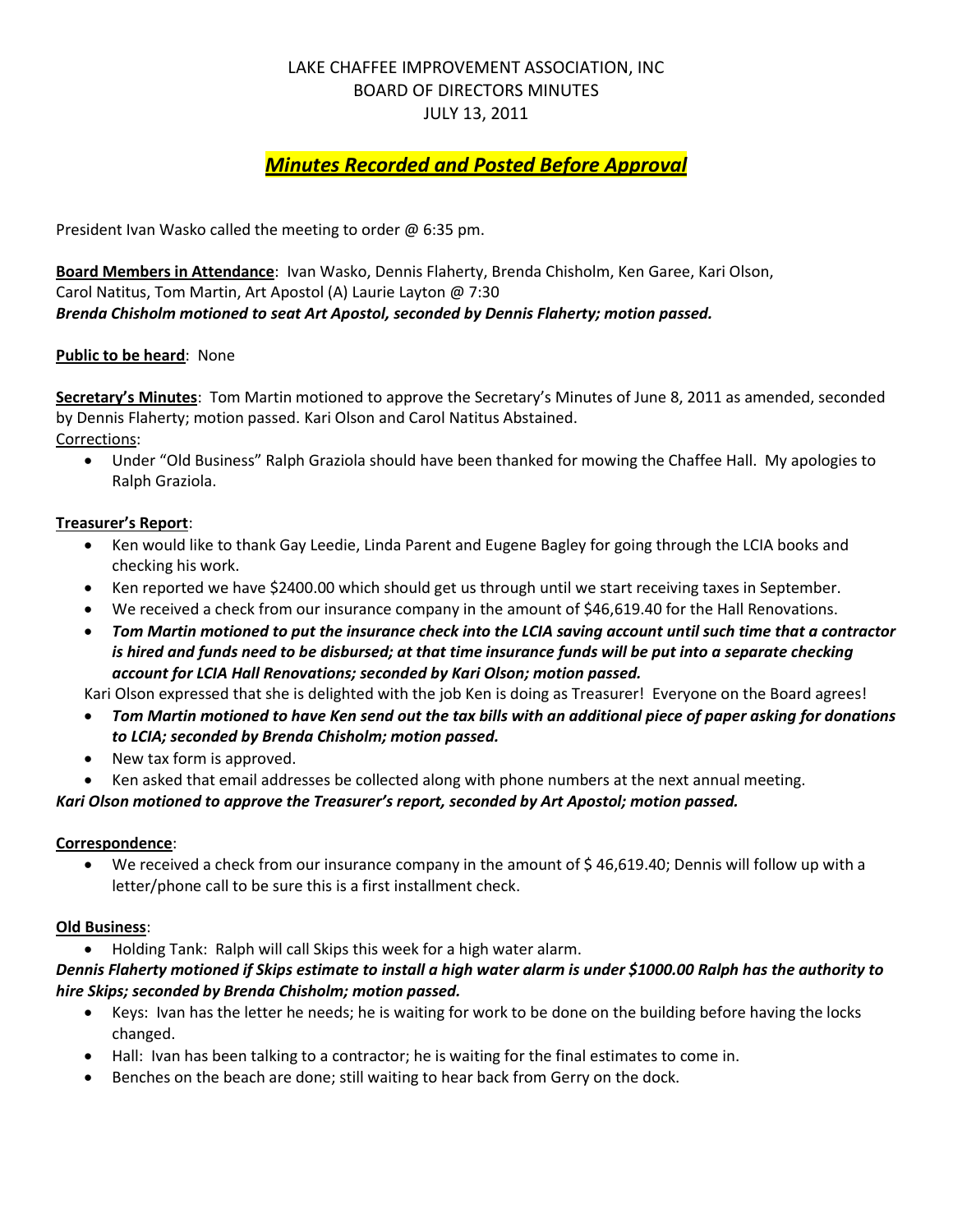#### **New Business:**

- Perry Daine has been working on the pot holes and has most of the small ones filled in with road chippings from the transfer station. Thank you Perry! Ivan reported we are not paying for grading because we have no money.
- Veggies are coming up in the garden, please come down and help yourself and help take care of the garden; if it is a success it will be made bigger next year.

#### **Fundraising**:

- Flyers for the poker run went out to all but Amidon Drive and Oak Drive. We had two volunteers to do both those roads. Thank you!
- Poker Run on Sunday (it was a success!)
- Cookout raised \$300, tag sale raised \$600.

**Valve Project**: The valve is broken; we need a method to lower the lake should we choose to do that. Our issue is money. The estimates to repair/replace the valve continue to be above and beyond what we have available in our small budget; they range anywhere from \$30,000 to \$200,000. Ralph has been working diligently to help us come up with a plan and we hope UConn School of Engineering is going to come through for us this fall in doing a study on the dam and valve. Please attend a meeting to understand the full scope of our situation.

**Environmental Report**: Ralph has ordered 24 bottles for water testing which will be done as soon as he receives his supplies.

### **Beach Report**: Beach report is attached.

## *Reminder: Dogs are not allowed on any beach, Main beach or Mother's beach!*

**Road Report**: Most of the small pot holes have been filled in with gravel; once a new budget is passed in August we will see what else can be done.

#### **Constable Report**: None

Meeting Adjourned @ 9:25 pm

Respectfully Submitted,

Brenda Chisholm, LCIA Secretary